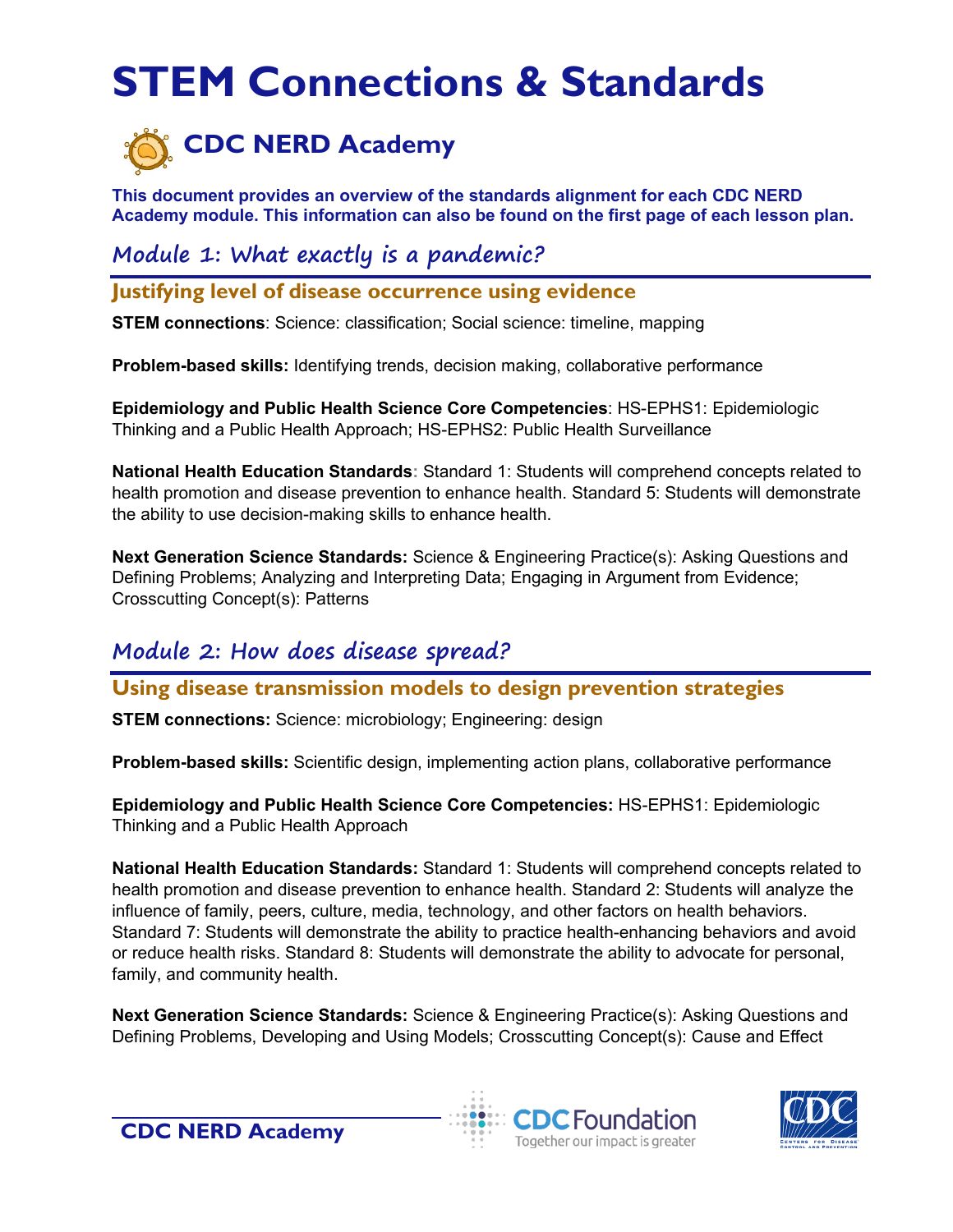#### **Module 3: Who is at risk?**

### **Using mathematics and computational thinking to evaluate risk of disease**

**STEM connections:** Social Studies: Social determinants

**Problem-based skills:** Decision making, collaborative performance

**Epidemiology and Public Health Science Core Competencies:** HS-EPHS1: Epidemiologic Thinking and a Public Health Approach; HS-EPHS3: Analytic Epidemiology

**National Health Education Standards:** Standard 1: Students will comprehend concepts related to health promotion and disease prevention to enhance health. Standard 4: Students will demonstrate the ability to use interpersonal communication skills to enhance health and avoid or reduce health risks.

**Next Generation Science Standards:** Science & Engineering Practice(s): Using Mathematical and Computational Thinking, Constructing Explanations and Designing Solutions; Crosscutting Concept(s): Cause and Effect

## **Module 4: Where do public health data come from?**

#### **Planning and carrying out surveillance**

**STEM connections:** Mathematics: graphing; Social Studies: U.S. geography

**Problem-based skills:** Scientific design, identifying trends, collaborative performance

**Epidemiology and Public Science Health Core Competencies:** HS-EPHS2: Public Health **Surveillance** 

**National Health Education Standards:** Standard 2: Students will analyze the influence of family, peers, culture, media, technology, and other factors on health behaviors. Standard 3: Students will demonstrate the ability to access valid information, products, and services to enhance health.

**Next Generation Science Standards: Science & Engineering Practice(s):** Planning and Carrying out Investigations, Analyzing and Interpreting Data; Crosscutting Concept(s): System and System Models, Patterns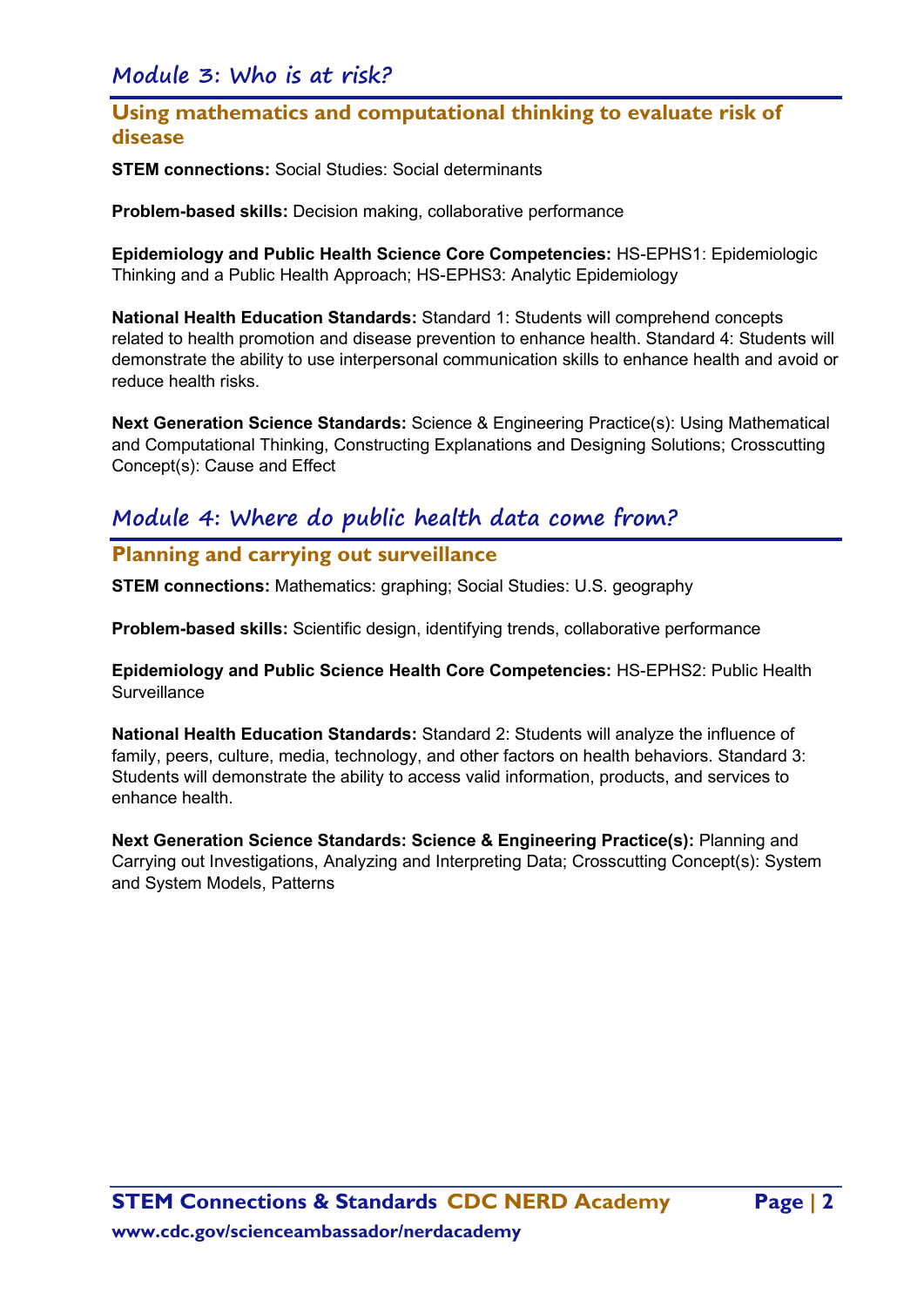## **Module 5: How are public health data visualized?**

#### **Evaluating data to communicate information about disease spread**

**STEM connections:** Science: microbiology, pathogens; Mathematics: graphing, interpreting patterns, analyzing data

**Problem-based skills:** Identifying trends, collaborative performance

**Epidemiology and Public Health Science Core Competencies:** HS-EPHS2: Public Health **Surveillance** 

**National Health Education Standards:** Standard 5: Students will demonstrate the ability to use decision-making skills to enhance health.

**Next Generation Science Standards:** Science & Engineering Practice(s): Asking Questions and Defining Problems, Analyzing and Interpreting Data, Obtaining, Evaluating, and Communicating Information; Crosscutting Concept(s): Patterns

# **Module 6: Why do laboratory testing?**

**Analyzing and interpreting laboratory testing data**

**STEM connections:** Chemistry: antigen testing; Math: fractions, percentages

**Problem-based skills:** Identifying trends, decision-making

**Epidemiology and Public Health Science Core Competencies:** HS-EPHS1: Epidemiologic Thinking and a Public Health Approach; HS-EPHS2: Public Health Surveillance

**National Health Education Standards:** Standard 3: Students will demonstrate the ability to access valid information, products, and services to enhance health.

**Next Generation Science Standards: Science & Engineering Practice(s):** Analyzing and Interpreting Data; Crosscutting Concept(s): Structure and Function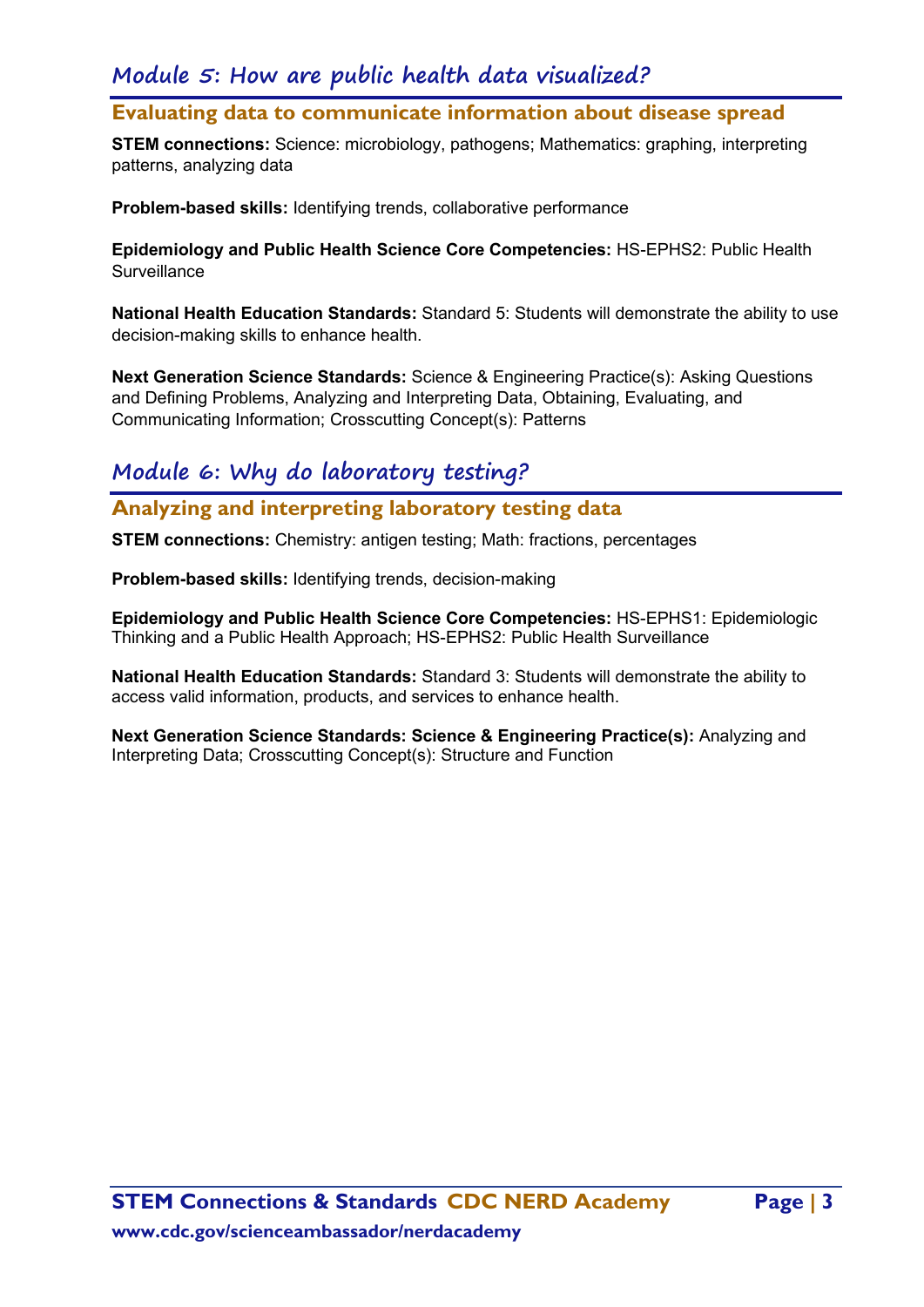# **Module 7: Why is contact tracing so important?**

## **Asking questions to define the scope of a public health problem**

**STEM connections**: Science: microbiology; Mathematics: interpreting patterns

**Problem-based skills:** Identifying trends, decision making, implementing action plans, collaborative performance

**Epidemiology and Public Health Science Core Competencies:** HS-EPHS1: Epidemiologic Thinking and a Public Health Approach

**National Health Education Standards:** Standard 5: Students will demonstrate the ability to use decision-making skills to enhance health. Standard 7: Students will demonstrate the ability to practice health-enhancing behaviors and avoid or reduce health risks. Standard 8: Students will demonstrate the ability to advocate for personal, family, and community health.

**Next Generation Science Standards**: Science & Engineering Practice(s): Asking Questions and Defining Problems, Planning and Carrying Out Investigations, Obtaining, Evaluating, and Communicating Information, Constructing Explanations and Designing Solutions; Crosscutting Concept(s): Cause and Effect

#### **Module 8: How is an outbreak investigated?**

**Constructing explanations for disease spread and designing solutions to control disease**

**STEM connections:** Science: hypothesis generation, data analysis; English Language Arts: synthesizing information, communicating to an audience

**Problem-based skills:** Scientific design, decision-making, implementing action plans, collaborative performance

**Epidemiology and Public Health Science Core Competencies:** HS-EPHS1: Epidemiologic Thinking and a Public Health Approach; HS-EPHS2: Public Health Surveillance; HS-EPHS4: Prevention Effectiveness

**National Health Education Standards:** Standard 4: Students will demonstrate the ability to use interpersonal communication skills to enhance health and avoid or reduce health risks. Standard 8: Students will demonstrate the ability to advocate for personal, family, and community health.

**Next Generation Science Standards:** Science & Engineering Practices: Planning and Carrying Out Investigations, Obtaining, Evaluating and Communicating Information, Constructing Explanations and Designing Solutions; Crosscutting Concept(s): System and System Models; **Patterns**